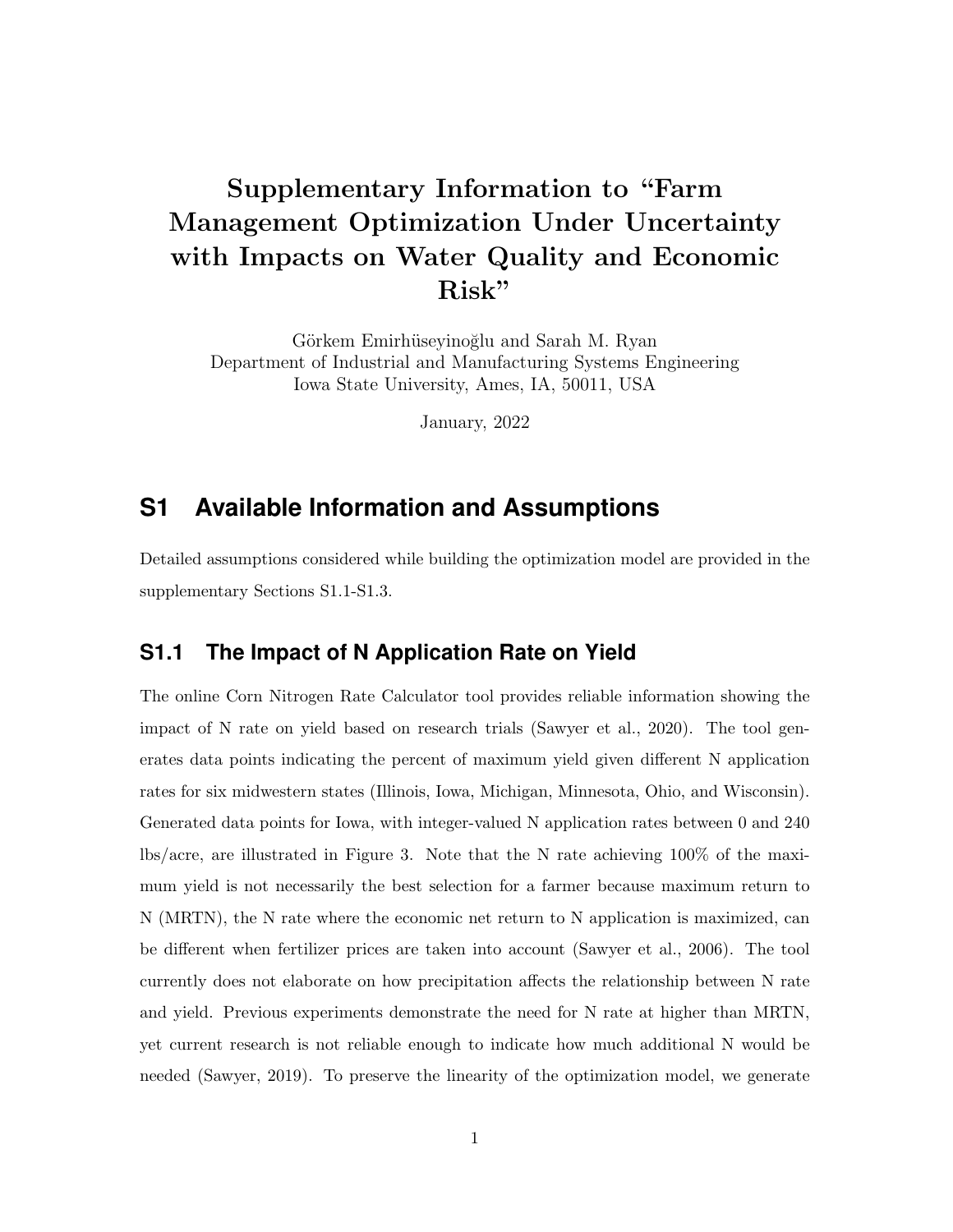piecewise linear functions to approximate the data points displayed in Figure 3.

## **S1.2 The Impact of Planting and N Application Time Decisions on Yield**

Optimal planting windows differ based on geographical region. Previous research includes elaborate experimental tests investigating how different time windows affect yields (Abendroth et al., 2017; Kucharik, 2008). Depending on the region, one can categorize planting windows based on their yield outcomes. Similarly, various studies examine the impact of N application timing on yield (Sawyer et al., 2016; Randall et al., 2008; Randall and Mulla, 2001). Using the information available in the literature, we define  $\beta_{ij}(\omega, \gamma)$ , as a fraction of maximum yield, to indicate the combined impact of the decisions, where  $i$  represents one of the N application timings considered in this study and j denotes the planting window. Harvested crop yield depends not only on those decisions but also on uncertain weather conditions. The random variables,  $\omega$  and  $\gamma$ , symbolize the observed average growing season precipitation and temperature, respectively. We assume that fall fertilizer application is the default selection, and  $\beta_{1,1}(\omega, \gamma) = 1$  under ideal weather conditions.

The cost of specialized equipment needed for sidedressing application is not considered in this study.

#### **S1.3 The Impact of Precipitation and Temperature on Yield**

Weather conditions influence both yield and hydrological processes, including N loss, by surface runoff and leaching. The weather effect on yield and N loss can be investigated under two time phases. The first phase goes from fall harvesting time until spring and the second spans spring until the next harvest.

In the literature, the fall fertilizer application is generally expected to result in lower yield and higher N loss compared to other applications. That is because additional N added to the soil during fall increases the chance of leaching, as no plant N uptake occurs until springtime. Experimental results support such claims and, as discussed in Section S1.2, we already take into account this particular yield impact through the parameter  $\beta_{ij}(\omega, \gamma)$ . This leaching rate, however, depends on fall precipitation. In reality, if the fall precipitation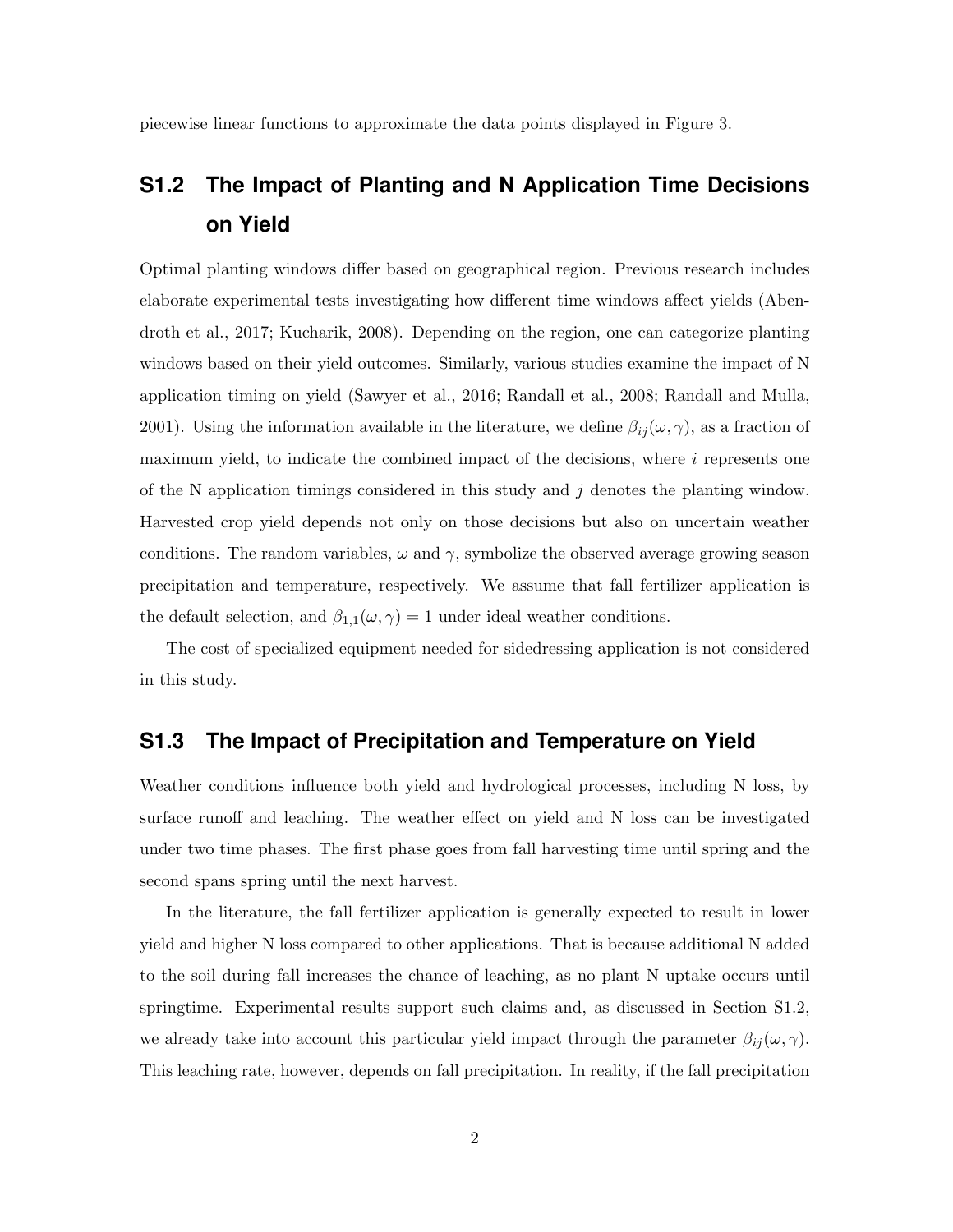is significantly low in a given year, similar yield and N rates are expected from both fall and spring applications (and vice versa, high fall precipitation or mild winter can spike the N loss significantly during fall). Unfortunately, the experimental tests collected from the literature to calculate  $\beta_{ij}(\omega, \gamma)$  do not include this inherent uncertainty. As a result, we lack enough information to calculate the impact of fall precipitation on N leaching and yield, and the fall precipitation uncertainty is not considered in this study.

Growing season weather uncertainty, on the other hand, is considered. In the literature, various studies examine the effect of precipitation and temperature during the growing season on yield (Li et al., 2019; Yamoah et al., 2000; Xu et al., 2016), and we account for the impact of those uncertainties multiplicatively, as they are independent of the investigated decisions.

## **S2 Explanation of Constraints** (6b)**-**(6n)

We introduce the yield protection plan indemnity,  $\sigma_1$ , and revenue protection plan indemnity,  $\sigma_2$ , in section 3.4.1 as:

$$
\sigma_1 = \max\left(\mu f_v r_0 - r_0 A, \quad 0\right) \tag{S1}
$$

$$
\sigma_2 = \max\left(\mu f_v r_0 - rA, \quad \mu f_v r - rA, \quad 0\right) \tag{S2}
$$

With respect to Equation (S1), the role of the disjunctive variable,  $q_1^s$ , and Constraints (6b)-(6d) can be explained as follows:

- 1. If  $q_1^s = 0$ , the yield protection plan is purchased for some  $v \left( \sum_{n=1}^{\infty} a_n \right)$  $\sum_{v} y_{v1} = 1$  and the first term of (S1) is greater than zero (i.e.,  $\Sigma$  $\sum_{v} \mu f_v r_0 y_{v1} - r_0 A^s > 0$  for some  $s$ ). That means the farmer will receive some indemnity payment. Note that when  $\Sigma$  $\sum_{v} \mu f_v r_0 y_{v1} - r_0 A^s >$ 0 for some  $s, q_1^s$  cannot be equal to 1, because Constraints (6b) and (6d) will conflict. Constraint (6c) ensures that the insurance model is not unbounded by ensuring that the indemnity payment equals  $\Sigma$  $\sum_{v} \mu f_v r_0 y_{v1} - r_0 A^s.$
- 2. If  $q_1^s = 1$ , this could indicate that either
	- (a) The farmer did not purchase the yield protection plan, or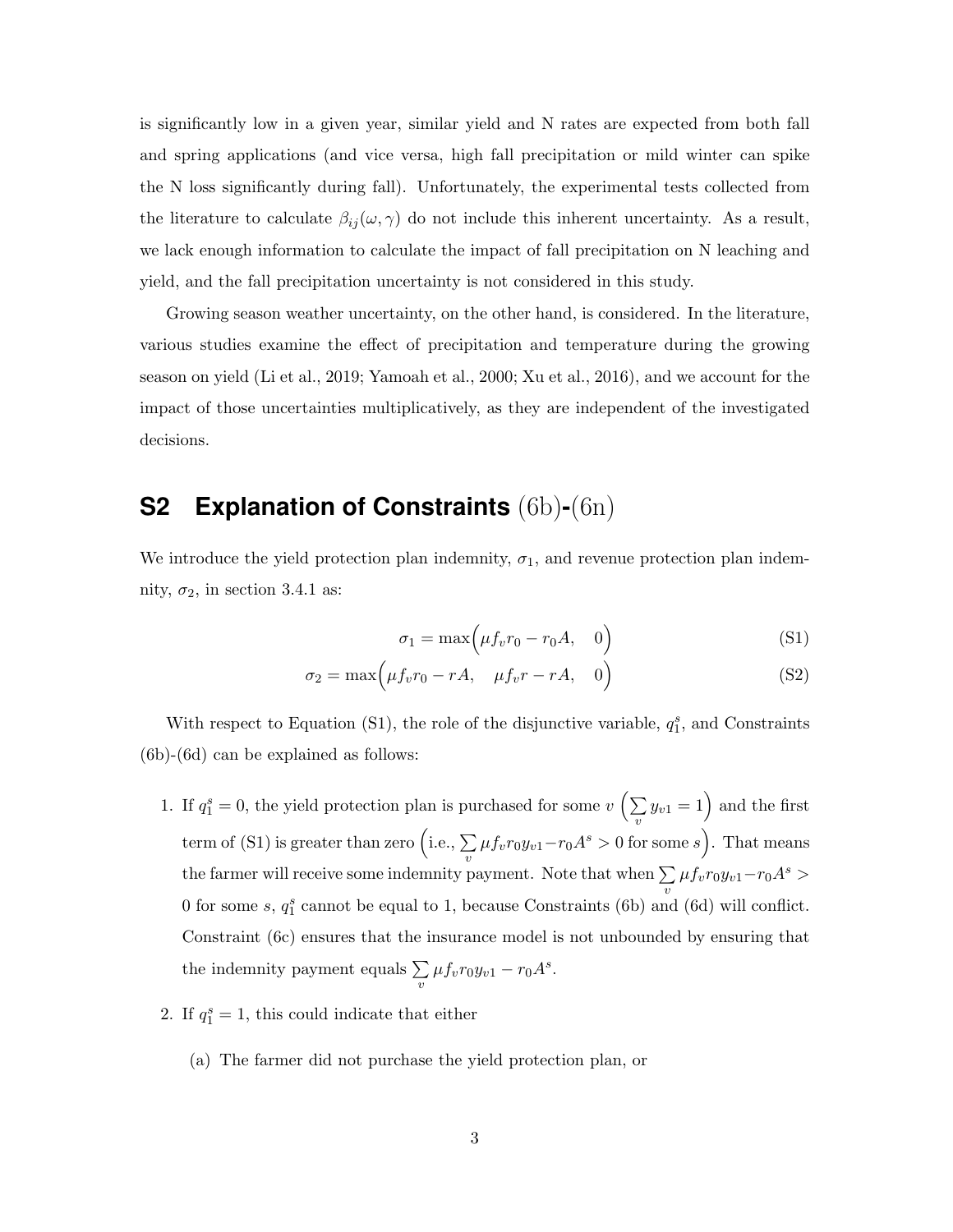(b) The farmer purchased yield protection insurance for some  $v \left( \sum_{n=1}^{\infty} \right)$  $\sum_{v} y_{v1} = 1$ ); however, the first term in Equation (S1) is less than zero (i.e.,  $\Sigma$  $\sum_{v} \mu f_v r_0 y_{v1} - r_0 A^s < 0$ for some  $s$ .

In either case,  $\Sigma$  $\sum_{v} \mu f_v r_0 y_{v1} - r_0 A^s < 0$ . Therefore,  $q_1^s$  cannot equal 0, because Constraint (6c) could not be satisfied.

3. Note that if  $\Sigma$  $\sum_{v} \mu f_v r_0 y_{v1} - r_0 A^s = 0$  for some s (which can only happen if  $\sum_{v}$  $\sum_{v} y_{v1} = 1,$  $q_1^s$  could take either value of 0 or 1 without any impact on the solution.

Similarly, binary disjunctive variables  $q_2^s, q_3^s, q_4^s$  and Constraints (6e)-(6j) are introduced to calculate revenue protection plan indemnity,  $\sigma_2$ , with respect to Equation (S2). The logic of those variables and constraints are summarized as follows:

- 1. If  $q_2^s = 0, q_3^s = 1$ , and  $q_4^s = 1$ , the revenue protection plan is purchased for some v, and the first term in Equation (S2) is the largest (i.e.,  $\Sigma$  $\sum_{v} \mu f_v r_0 y_{v2} - r^s A^s$  is larger than the other two terms for this s. Note that when  $\sum$  $\sum_{v} \mu f_v r_0 y_{v2} - r^s A^s$  is the largest term,  $q_3^s$  must be 1 to satisfy Constraint (6h), and  $q_4^s$  must be 1 to satisfy Constraint (6i). Since Constraint (6j) enforces the model to allow only one of  $q_2^s, q_3^s, q_4^s$  to be 0 for each  $s, q_2^s$  must equal 0 to so that Constraint (6f) prevents the model from being unbounded.
- 2. If  $q_3^s = 0, q_2^s = 1$ , and  $q_4^s = 1$ , the revenue protection plan is purchased for some v, and the second term in Equation (S2) is largest (i.e,  $\Sigma$ )  $\sum_{v} \mu f_v r^s y_{v2} - r^s A^s$  is the maximum for this  $s$ ). This logic is similar to that described in Item 1.
- 3. If  $q_4^s = 0, q_2^s = 1$ , and  $q_3^s = 1$ , then either
	- (a) The revenue protection plan is purchased for some  $v$ , and third term in Equation (S2) is the largest (i.e., the other two terms are negative; the logic is similar to that described in Item 1), or
	- (b) The revenue protection plan is not purchased. In that case, both the first and second terms of Equation (S2) are negative. To satisfy Constraints (6f) and (6h), both  $q_2^s$  and  $q_3^s$  must equal 1. Constraint (6j) then forces  $q_4^s$  to equal 0.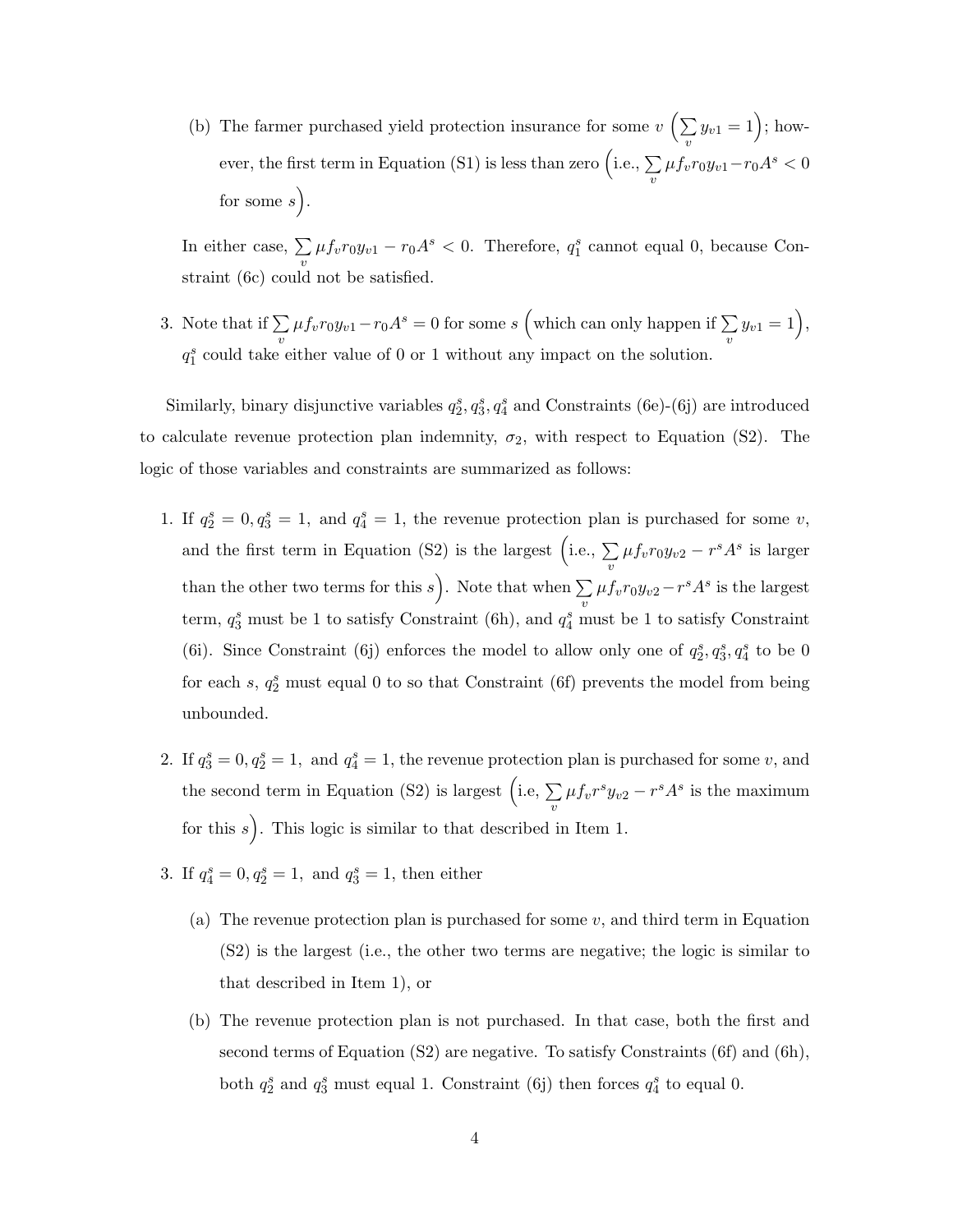Constraint (6k) ensures that the insurance indemnities are nonnegative, while Constraint (6l) ensures that only one insurance plan is selected. Finally, Constraints (6m) and (6n) are binary restrictions.

### **S3 Details about Computational Study**

The study is designed to represent a typical corn farm in Iowa, where typically corn is grown in rotation with soybeans but sometimes is repeated year after year.

The cost of N fertilizer depends on the source, which can be urea, anhydrous ammonia, or urea ammonium nitrate (UAN; Sawyer et al. (2016)). In 2019, the cheapest anhydrous ammonia price was approximately \$0.30 - \$0.35 per lb N, while the most expensive UAN prices varied in the range of \$0.45 - \$0.50 per lb N. (In 2020, the pandemic caused anhydrous prices to fall as low as \$0.26 per lb N, and UAN dropped to \$0.40 per lb N.) To reflect typical conditions, we assume fertilizer cost to be \$0.40 per lb N.

Crop insurance premiums are calculated based on several factors, including the insured land area (acres); the projected price at harvest, as determined by the US Department of Agriculture Risk Management Agency and known to farmers when choosing a policy; the historical crop yield of the farm and trend (up to 10 years); and the county average yield. In Table S1, we present the key parameters used to formulate the model and generate crop insurance premiums for our baseline case. Because insurance premiums can be higher if the farm has had an increasing yield trend or yield expectation is significantly higher than the county average, we also generate alternative corn premiums where trend-adjusted crop yield for the next year is 10% higher. Although a considerable number of assumptions were necessary to generate insurance premiums, their baseline values are at the low end and alternative values are at the high end of the likely ranges.

In this case study, we assume that, under fall N application, both historical yield average  $(\mu)$  and maximum achievable yield  $(H)$  equal 180 bu/acre. That is, we assume the farmer already utilizes their farm to its full potential and the investigated farm has a flat yield trend. We use the most recent projected corn price  $(r_0 = $3.88)$  announced to farmers by the Risk Management Agency for 2020. Based on this information, the estimated premiums are obtained using a crop insurance decision support tool (Schnitkey, 2019).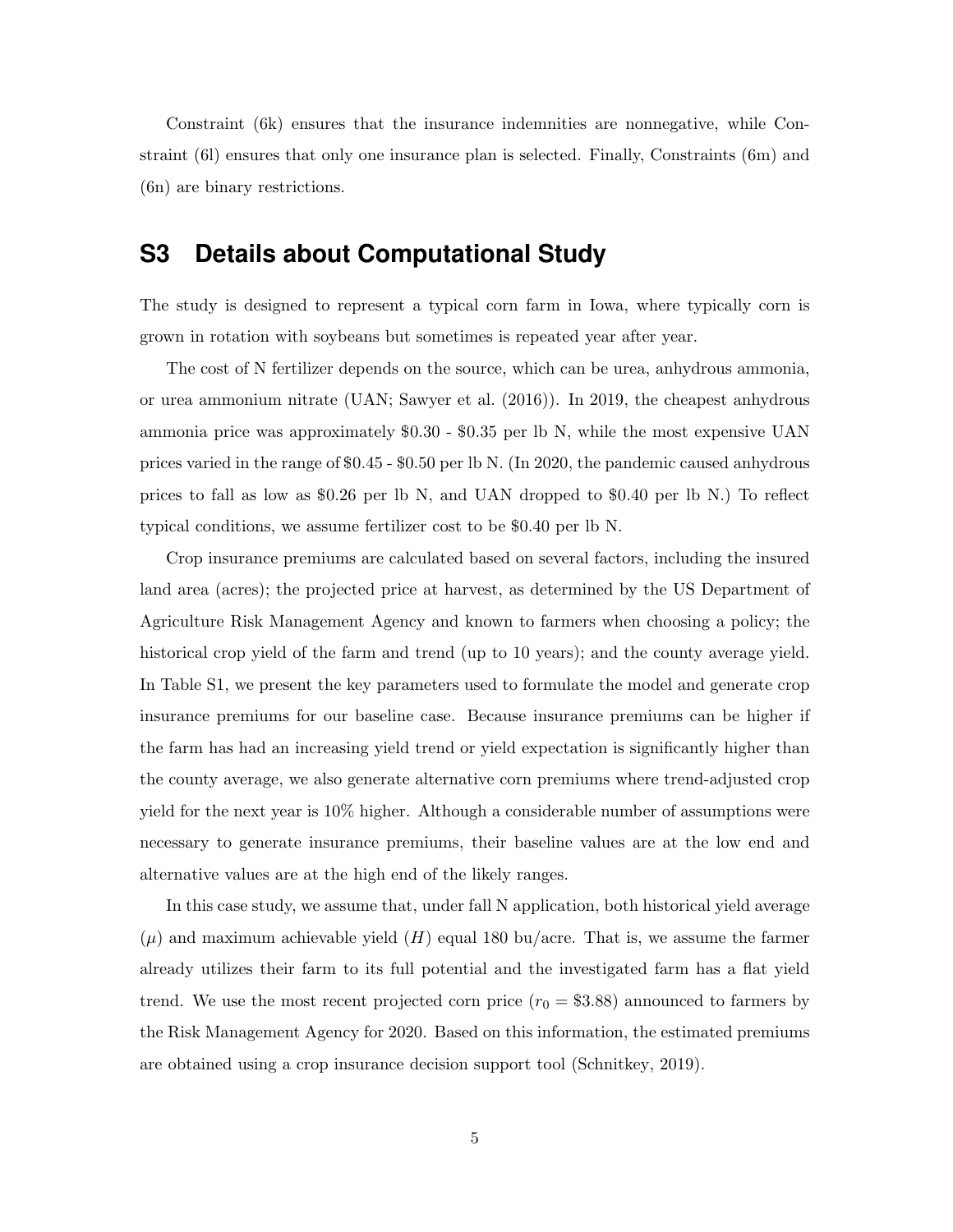Table S1: Crop insurance premiums per acre, approximated using Enterprise units, for Story County, Iowa. In the baseline case the yield trend is flat while in the alternative case the annual yield increase is 10%.

|        | Baseline Case |          | Alternative Case |          |
|--------|---------------|----------|------------------|----------|
| $f_v$  | $c_{n1}$      | $c_{v2}$ | $c_{n1}$         | $c_{v2}$ |
| 50%    | \$0.21        | \$0.22   | \$0.27           | \$0.30   |
| $55\%$ | \$0.27        | \$0.30   | \$0.39           | \$0.48   |
| 60%    | \$0.37        | \$0.45   | \$0.53           | \$0.71   |
| 65%    | \$0.5         | \$0.66   | \$0.76           | \$1.10   |
| 70%    | \$0.68        | \$0.93   | \$1.02           | \$1.76   |
| $75\%$ | \$1.04        | \$1.68   | \$1.66           | \$3.38   |
| 80%    | \$1.94        | \$3.64   | \$3.00           | \$6.82   |
| 85%    | \$3.83        | \$8.10   | \$5.66           | \$14.08  |

Spring and sidedress applications are expected to result in higher yields due to their lower potential for N loss. We approximate the yield impact of N application timing decisions using field test results of Iowa State University et al. (2017); Randall et al. (2008). Accordingly, spring, split  $(40\%$  preplant  $+ 60\%$  sidedress) and full summer sidedress applications are assumed to add  $+6\%, +10\%$  and  $+13\%,$  respectively, to the yield relative to fall application.

To generate scenarios,  $r^s$ , for harvest corn prices, we use the past five years' official harvest prices (determined based on average futures price of Chicago Board of Trade in October for December) to calculate insurance indemnities. Because corn prices in the early 2010s were significantly higher than in the late 2010s, we limit the number of recent years to reflect the current corn market conditions. Since harvest prices for 2016 and 2017 were the same, the data-driven price scenarios are \$3.83, \$3.49, \$3.68 and \$3.90, with respective probabilities of 0.2, 0.4, 0.2 and 0.2.

The effect of growing season (May - October) mean temperature on yield is based on crop simulation model predictions (Xu et al., 2016). A normal distribution provides the best continuous fit to historical temperature means from 1894 to 2019 (Figure S1). Discrete scenarios consisting of z values equal to  $-1.029$ , 0 and 1.029, with respective probabilities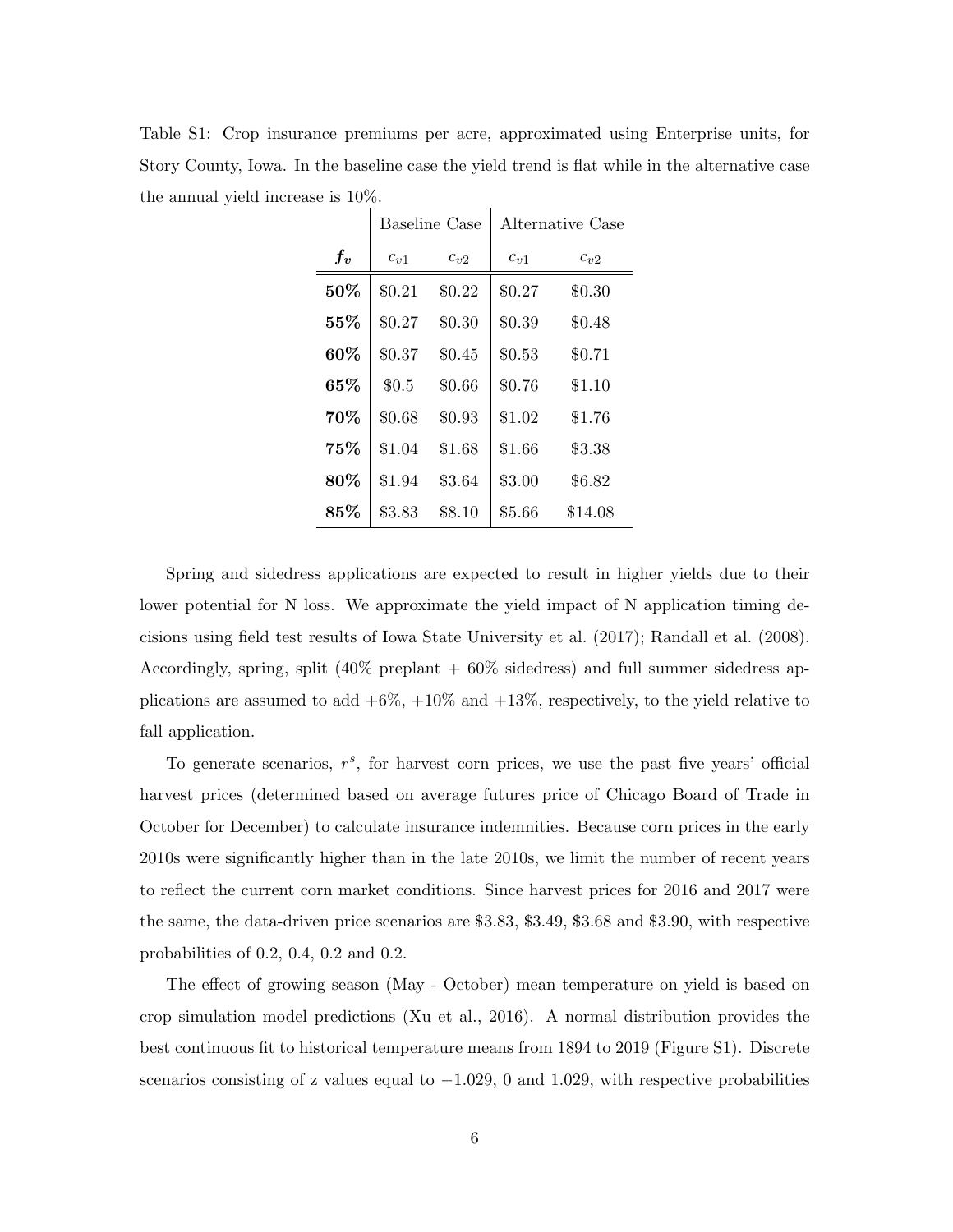of 0.3035, 0.3930 and 0.3035, are proved to be an optimal three-point approximation to a standard normal distribution (Pflug, 2001). However, approximately 5% of the temperature data corresponds to abnormally high growing season averages above  $70°$ F. Therefore, we also include a worst-case temperature alternative with probability 0.05. We normalize the probabilities provided by Pflug (2001) to sum to 0.95 and, thus, generate four probabilistic outcomes for mean growing-season temperature, as shown in Table S2. Note that only higher-than-average temperatures diminish the yield.



Figure S1: Frequency of temperature averages (°F) for Iowa from 1894 to 2019 between May and October

Table S2: Growing season mean temperature outcomes  $(\gamma)$ 

|              | $_{\text{Low}}$          | Medium High                     |      | Worst             |
|--------------|--------------------------|---------------------------------|------|-------------------|
| Value        |                          | 65.26°F 67.06°F 68.87°F 72.02°F |      |                   |
| Probability  | 0.29                     | $0.37\,$                        | 0.29 | 0.05              |
| Yield Impact | $\overline{\phantom{0}}$ |                                 |      | $-2.62\% -8.00\%$ |

Li et al. (2019) demonstrates that, in the Midwest, prediction model estimates given growing season precipitation from May to August are significantly different from actual yield observations. The study generates 14 bins of standardized precipitation intensity with width  $0.5\sigma$  and tails defined as  $\langle -2.5\sigma \rangle$  and  $> +3.5\sigma$ , and summarize the observed yields at each bin in the Midwest. Considering the similarities in yield outcomes and low probability of occurrence in certain categories, we aggregated the potential growing season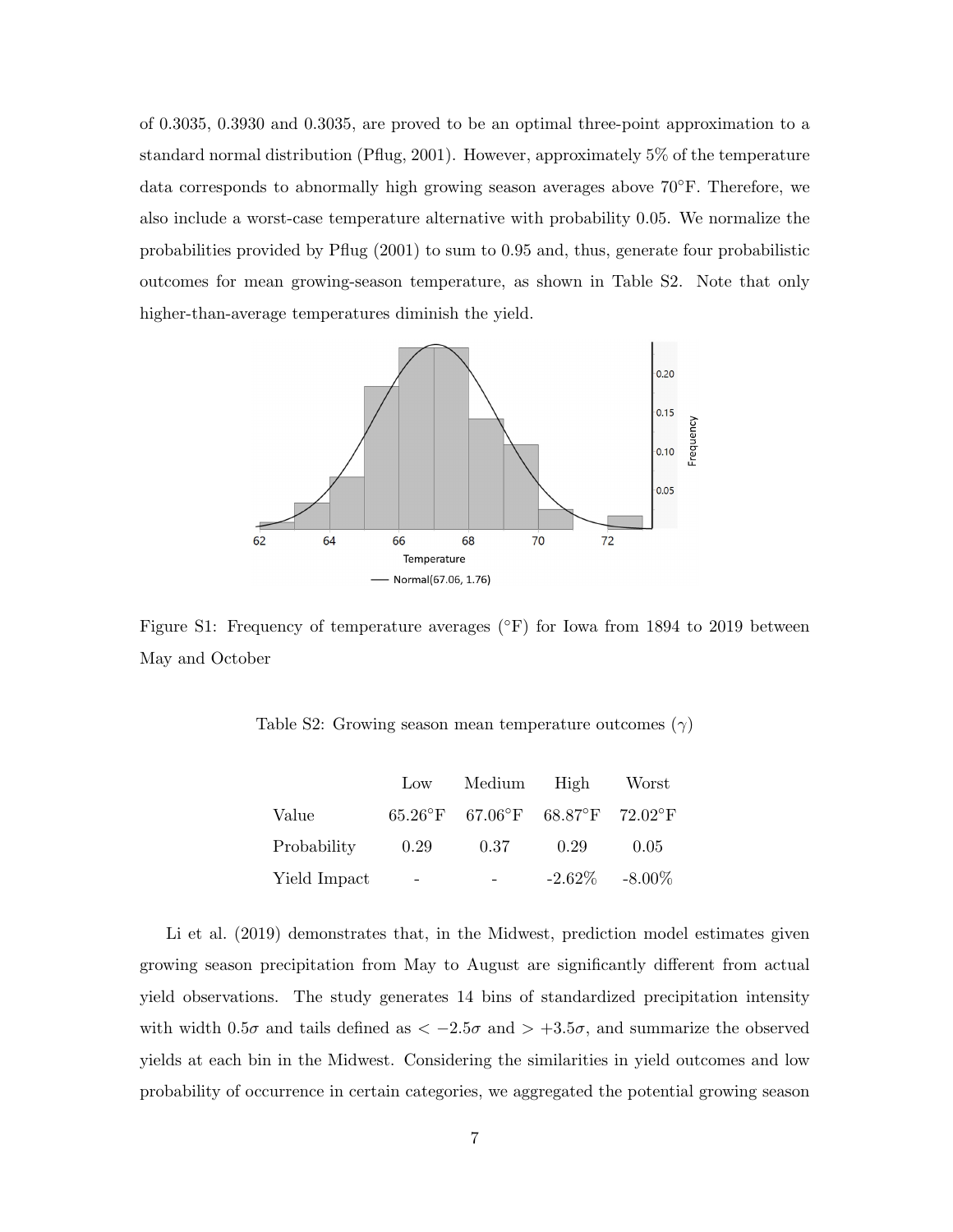precipitation outcomes to four as shown in Table S3. The probability of occurrence for each discrete scenario directly reflects historical growing season precipitation in Iowa between May and August from 1980 to 2019. The yield impact of each discrete outcome is simply the weighted average of the selected precipitation intensity range calculated according to the yield impact information of bin provided by Li et al. (2019). Finally, the probability of occurrence for each bin is generated based on Iowa precipitation data.

Table S3: Growing season precipitation outcomes  $(\omega)$ 

|                                                                                                             | Very Dry Dry         |       | Regular                                                                                                           | Wet        |
|-------------------------------------------------------------------------------------------------------------|----------------------|-------|-------------------------------------------------------------------------------------------------------------------|------------|
| Standardized value range $(-\infty, -2\sigma]$ $(-2\sigma, \sigma]$ $(\sigma, 2\sigma)$ $[2\sigma, \infty)$ |                      |       |                                                                                                                   |            |
| Probability                                                                                                 | 0.025                | 0.100 | 0.825                                                                                                             | 0.050      |
| Yield impact, Iowa                                                                                          | $-25.18\%$ $-7.87\%$ |       | $\mathcal{L}^{\mathcal{L}}(\mathcal{L}^{\mathcal{L}})$ and $\mathcal{L}^{\mathcal{L}}(\mathcal{L}^{\mathcal{L}})$ | $-33.05\%$ |

Optimal crop planting dates depend on weather and soil conditions. Previous studies show that optimal planting dates vary across Iowa, ranging from mid-April until the second week of May, depending on the location (Elmore, 2012; Abendroth et al., 2017). However, except for the southern parts of the state, any planting after May 1 commonly results in lower yields. Therefore, in the case study, we assume that the farmer strives to complete any springtime farming operations before May 1, and failure to do so results in a 5% yield reduction. Because spring farming operations include not only fertilizer application but also other activities such as planting, we assume any fertilizer application should be completed within the first three weeks of April to avoid a planting delay. Weather and soil conditions are again the main factors determining whether a day is suitable for fieldwork depending on the emerging soil moisture at a given date. For a suitable fieldwork day, the soil must be not wet but also not too dry. The number of days,  $D$ , needed to apply fertilizer depends on several factors and is approximated by Hanna (2016) using equation (S3).

$$
D = \frac{\text{field size(acre)}}{\text{daily working hours} \times \text{field capacity(acre/hrs)}}
$$
(S3)

Field size represents the total area which needs to be covered during the fertilizer application, and the formula for estimating the field capacity is: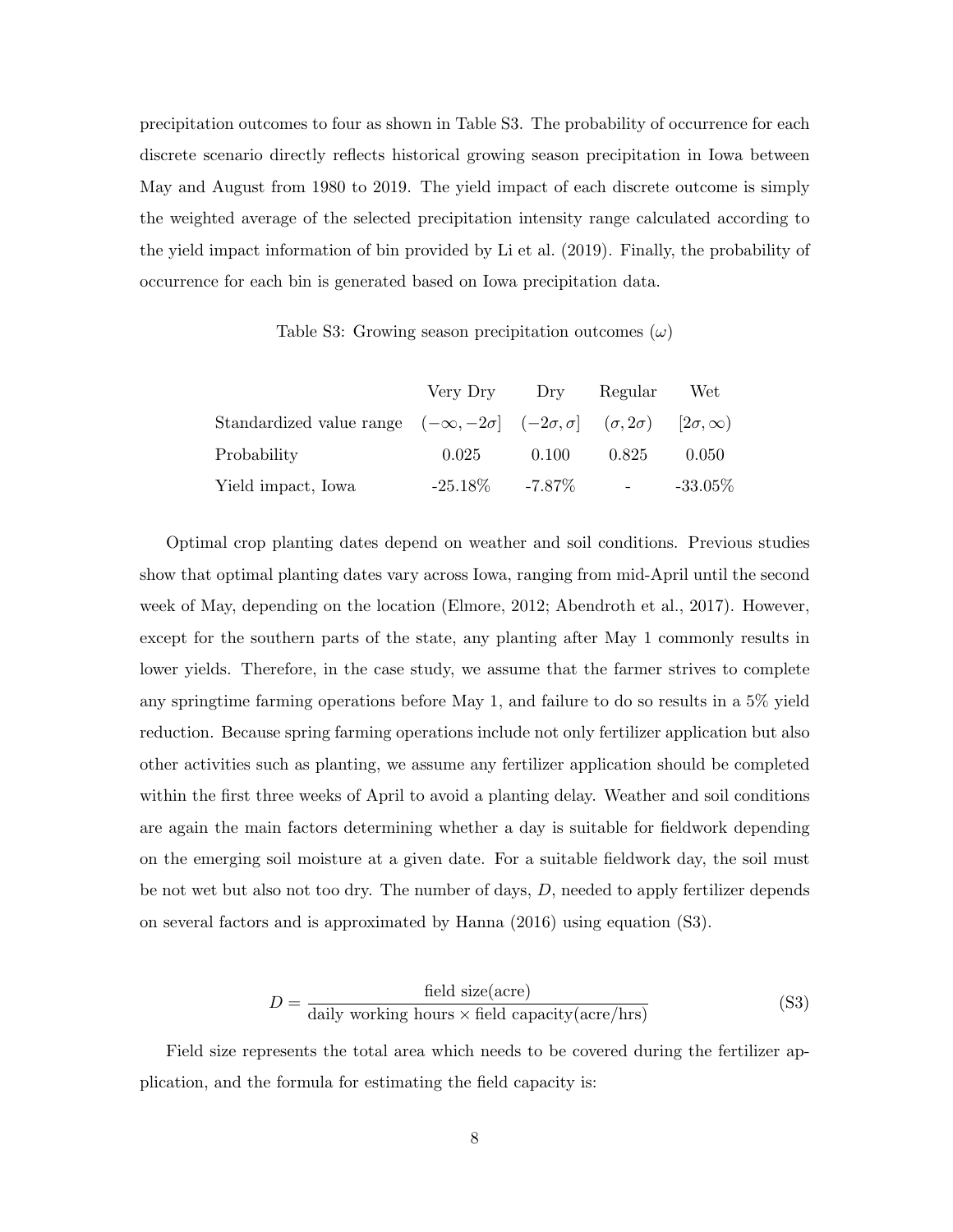$$
\text{field capacity}(\text{acre/hrs}) = \frac{\text{width}(\text{ft}) \times \text{speed}(\text{mph}) \times \text{field efficiency}(\%)}{\frac{43,560(\text{sq ft/acre})}{5280(\text{ft/mile})}}
$$
(S4)

Here, "width" refers to actual implement width, "speed" represents how fast the machinery can travel while performing the operation, and finally "field efficiency" represents the percent of effective working time by taking into account the time lost while turning around, slowing down, etc. Assuming 10 working hours per day, a 1000-acre farm will need approximately 10 working days to apply the fertilizer if the width of the implement, speed and field efficiency are 20 ft, 5 mph and 0.8 respectively. In the case study, we assume  $D = 10$ . However, we recognize this number may vary greatly depending on the unique conditions of the investigated farm.

Hanna (2014) summarizes the probabilities of a day to be suitable for fieldwork in Iowa, by week, from April until October. According to the study, the probabilities that a given day in the first, second, and third week of April is suitable for field work are 0.33, 0.43, and 0.45, respectively. We average the weekly probabilities over this three-week window and approximate the number of days suitable for fieldwork as binomial:

$$
Pr(\tau_1 \in B) \equiv Pr(\tau_1 \ge D) = \sum_{d=D}^{21} {21 \choose d} 0.4^d 0.6^{(21-d)}
$$
(S5)

In the case study, we assume that the number of days needed to apply the fertilizer,  $D$ , is equal to 10 (see the supplement for more information), and  $Pr(\tau_1 \ge 10) = 0.32$ . Hence, we generate two discrete outcomes for  $\tau_1$  where, if the farmer selects spring or split application, a planting delay will occur with probability 0.68, or will not occur otherwise.

On the other hand, recall that if some portion of the fertilizer is planned to be applied during summer and there are not enough suitable workdays during this summer feed, there will be no choice but to apply less fertilizer to the soil than the preselected value of  $t$ . We assume that this summer N application will occur before the start of the V8 stage. The corn growth stage calendar depends on the planting date and weather conditions observed in a given year. The Corn Split N decision support tool (Gramig et al., 2017) estimates the V8 stage date for May 1 planting as approximately June 14. By using this approximation, we assume that the fertilizer application should be completed approximately two weeks before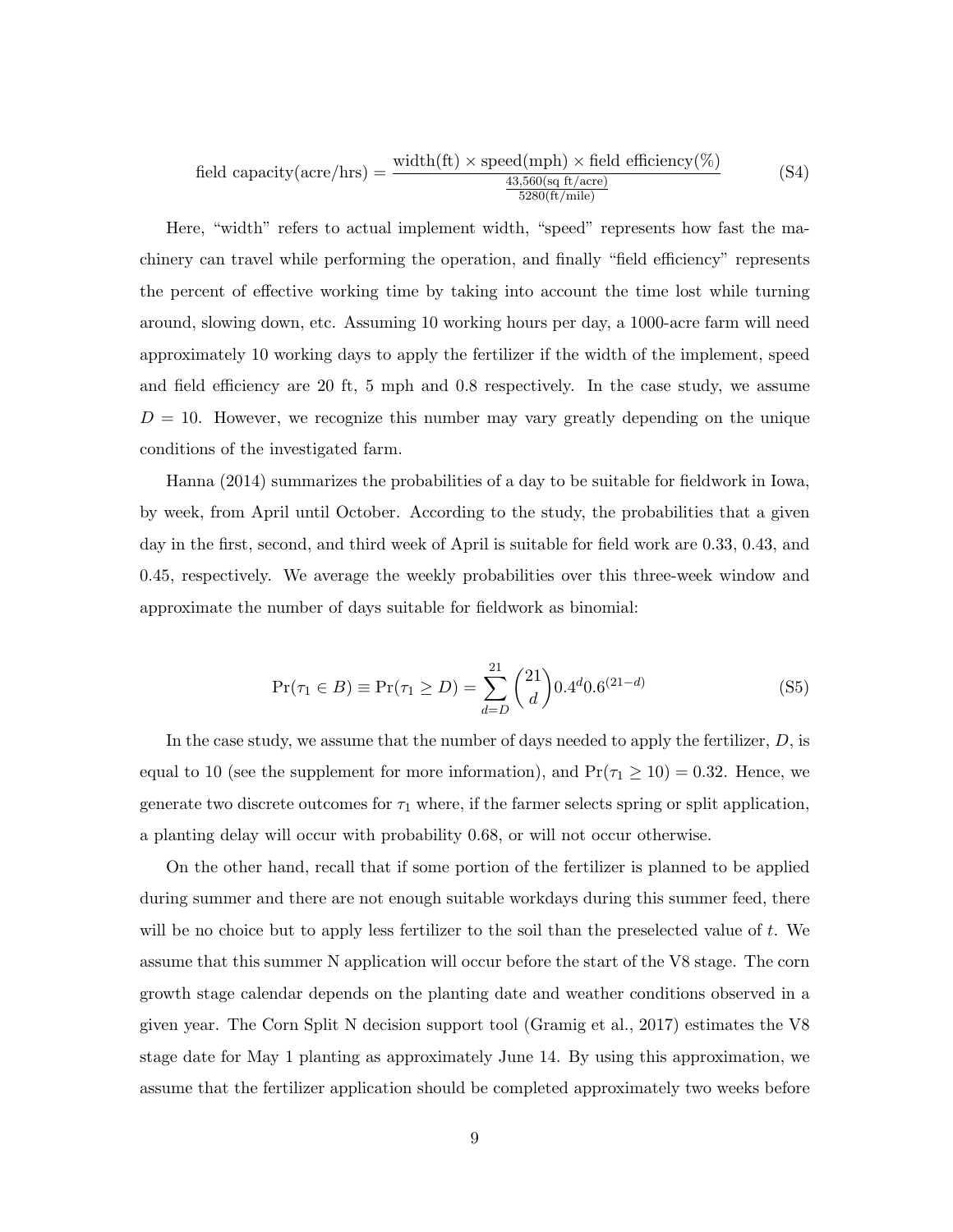this date. By following the same logic used for spring application, we use the average probability (approximately 0.65) for a day to be suitable for fieldwork during the first two weeks of July from Hanna (2014), and calculate the potential outcomes for  $\tau_2$  as presented in Table S4. Note that we neglect potential outcomes with probability very close to 0.

| Table S4: $\tau_2$ outcomes where $D = 10$ |                   |                             |         |             |
|--------------------------------------------|-------------------|-----------------------------|---------|-------------|
|                                            | Value of $\tau_2$ | Probability                 | $k_3^s$ | $k_{4}^{s}$ |
| Outcome 1                                  | 5                 | $Pr(\tau_2 = 5) = 0.017$    | 94%     | 50%         |
| Outcome 2                                  | 6                 | $Pr(\tau_2 = 6) = 0.048$    | 100%    | $60\%$      |
| Outcome 3                                  | 7                 | $Pr(\tau_2 = 7) = 0.103$    | 100\%   | 70\%        |
| Outcome 4                                  | 8                 | $Pr(\tau_2 = 8) = 0.172$    | 100\%   | 80\%        |
| Outcome 5                                  | 9                 | $Pr(\tau_2 = 9) = 0.217$    | 100%    | $90\%$      |
| Outcome 6                                  | >10               | $Pr(\tau_2 \ge 10) = 0.438$ | $100\%$ | $100\%$     |

### **References**

- Abendroth, L. J., K. P. Woli, A. J. Myers, and R. W. Elmore (2017). Yield-based corn planting date recommendation windows for Iowa. Crop, Forage  $\mathcal C$  Turfgrass Management  $3(1), 1-7.$
- Elmore, R. W. (2012). Progress of corn planting and corn emergence. *Integrated Crop* Management News 187. https://dr.lib.iastate.edu/handle/20.500.12876/18160.
- Gramig, B. M., R. Massey, and S. Do Yun (2017). Nitrogen application decision-making under climate risk in the US Corn Belt. *Climate Risk Management 15*, 82–89.
- Hanna, M. (2014). Fieldwork days in Iowa. Ag Decision Maker Information Files 7. https://lib.dr.iastate.edu/pubs\_agdm/7.
- Hanna, M. (2016). Estimating the field capacity of farm machines. Ag Decision Maker Information Files 8. https://lib.dr.iastate.edu/pubs\_agdm/8.
- Iowa State University, Iowa Department of Agriculture and Land Stewardship, and Iowa Department of Natural Resources (2017). Iowa nutrient reduction strategy: A science and technology-based framework to assess and reduce nutrients to Iowa waters and the Gulf of Mexico. http://www.nutrientstrategy.iastate.edu/sites/default/files/ documents/2017%20INRS%20Complete\_Revised%202017\_12\_11.pdf.
- Kucharik, C. J. (2008). Contribution of planting date trends to increased maize yields in the Central United States. Agronomy Journal  $100(2)$ , 328–336.
- Li, Y., K. Guan, G. D. Schnitkey, E. DeLucia, and B. Peng (2019). Excessive rainfall leads to maize yield loss of a comparable magnitude to extreme drought in the United States. Global Change Biology 25 (7), 2325–2337.